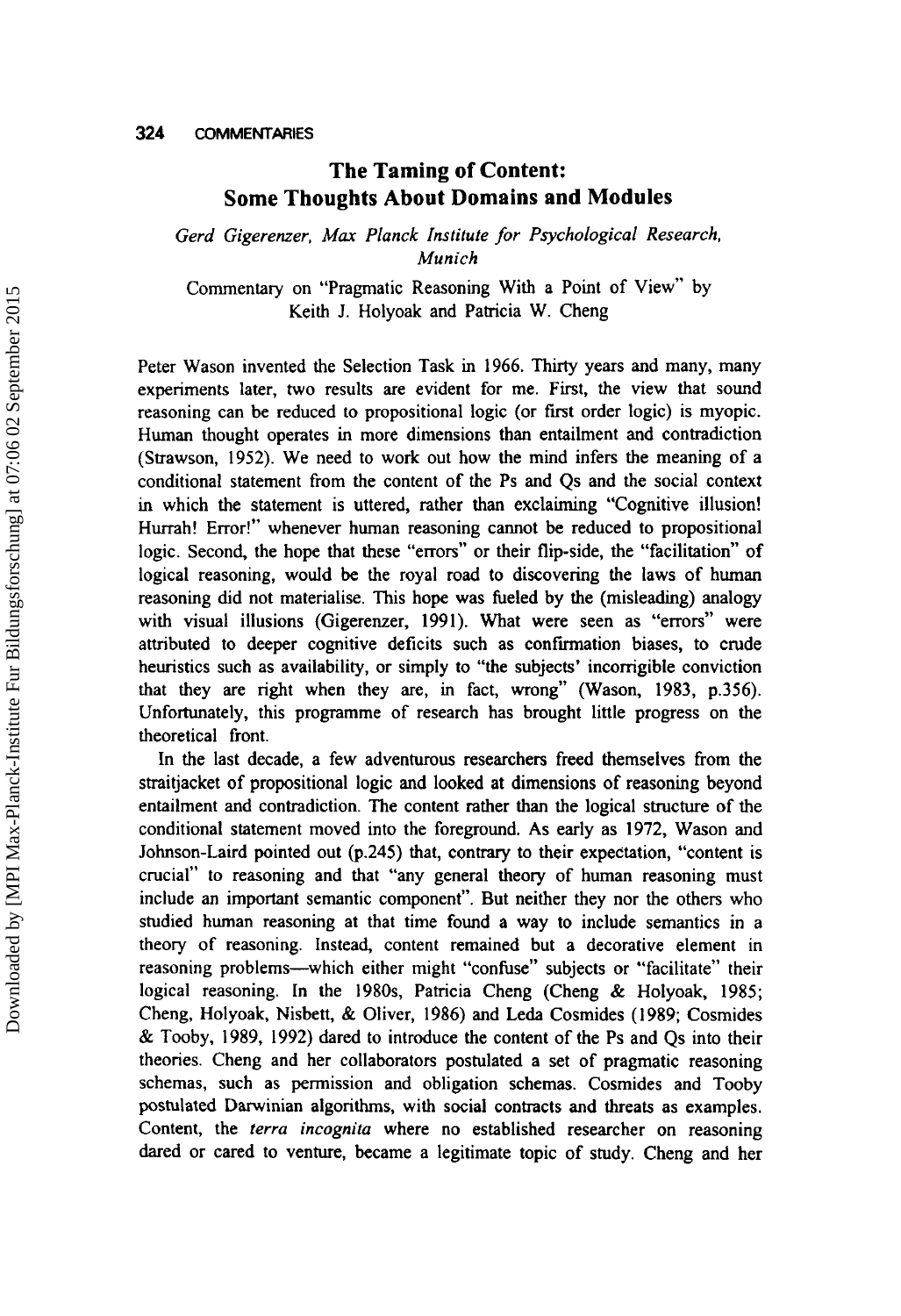colleagues made a significant first proposal: permission and obligation schemas, each defined by four production rules. **This** was an important move away from propositional logic, but the production rules still resembled the four rules of the truth table, with **Ps** and Qs replaced by "actions" and "preconditions". Cosmides and Tooby made a bolder and theoretically richer leap, connecting information search with pragmatic goals such as cheater detection, with cost-benefit analyses, and with the broader evolutionary theory of reciprocal altruism. These researchers set the stage for the discovery of a genuinely pragmatic dimension of reasoning unknown to logic: a person's perspective (Gigerenzer & Hug, 1992; Light, Girotto, & Legrenzi, 1990; Manktelow & Over, 1991).

The semantic and pragmatic approach to reasoning, however, is still in its infancy: researchers often continue to focus on the "logically correct answer", to report their results in terms of "logical facilitation", or to criticise a competing pragmatic theory by saying that its semantic conditionals are simply logical biconditionals (e.g. Politzer & Nguyen-Xuan, 1992). **Too** much energy has been spent in the debate on asserting who is wrong, and too little on actually developing the theories. But whether a theory is "right" or "wrong" cannot be decided unless it is well specified in the first place. For instance, one group now needs to work out exactly what the Darwinian algorithms are, and another group needs to put pragmatic contents-a person's point of view, their goals, their cost-benefit computations among others-explicitly into the production rules that define permission and obligation schemes. Unless **this** theoretical specification is accomplished, one can only make plausible arguments that one's theory could be consistent with the perspective effect. For instance, Holyoak and Cheng's account, in this issue, of the perspective effect along the lines of Politzer and Nguyen-Xuan (1992) is plausible, but the pragmatic reasoning schema theory is not richly specified enough to allow for a deduction of this effect. The challenge is not to slip content and perspective effects in through the back door, but to devise richer theories that allow semantic and pragmatic dimensions in through the front door.

So, how can we make progress in the study of reasoning? How can we improve on the first ideas suggested by Cheng and Holyoak, and Cosmides and Tooby? I will not join the battle over who is right. Instead, I will **try** to work out some of the unresolved theoretical issues and suggest how these could be solved.

## **BEYOND "LOGICAL FACILITATION": WHERE** TO **GO FROM HERE?**

First we need to get clear what we were studying when we discovered perspective effects. What I saw as the issue was reasoning about conditional statements in natural languages—not deductive or logical reasoning. If one wanted to study logical reasoning, one would have to instruct subjects: "Forget the content and just treat this problem as an exercise in propositional logic." But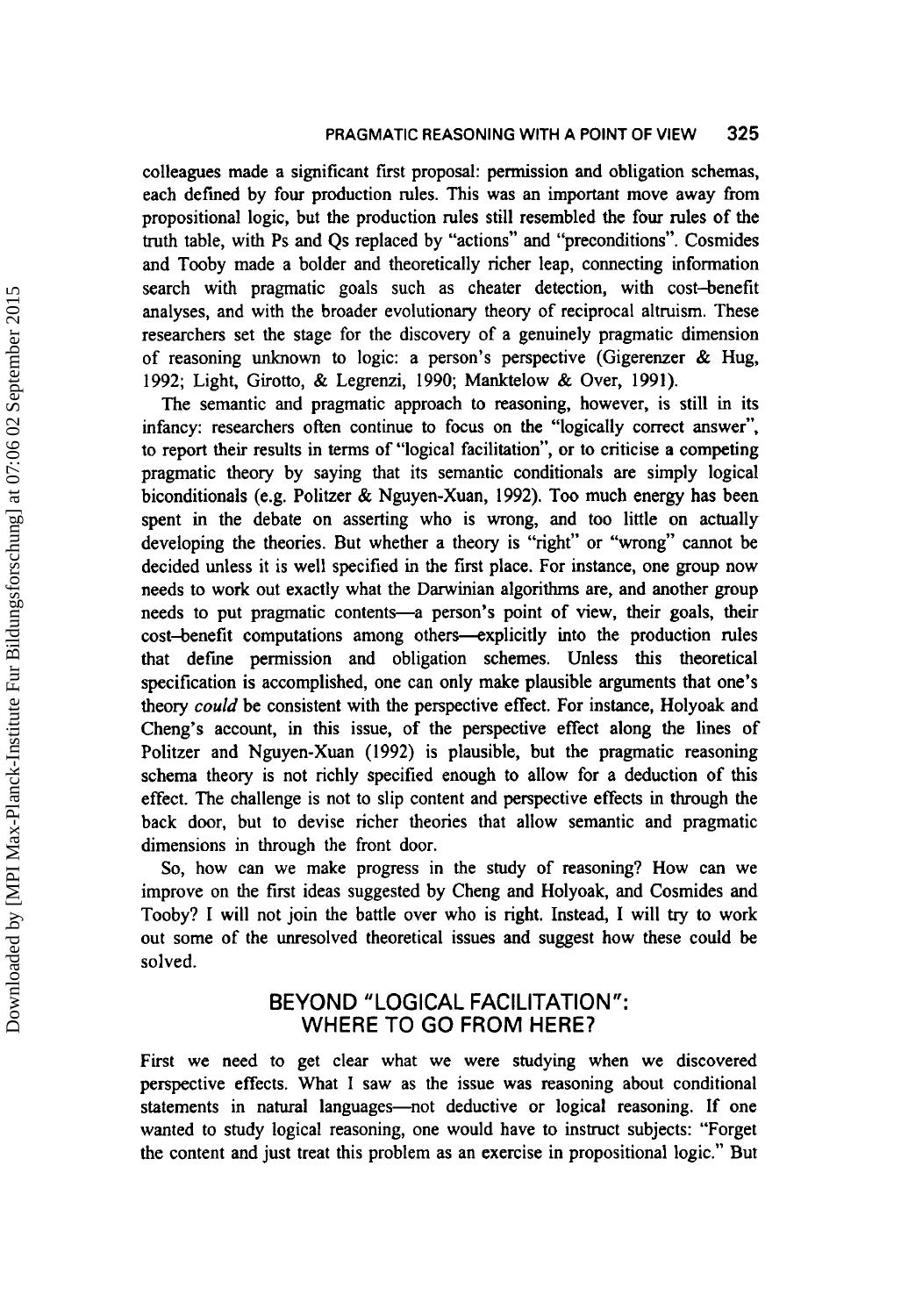#### **326 COMMENTARIES**

this is not what has been done in the last 30 years. Given the way this research has been conducted, the question to ask is: How does a mind understand a natural language conditional, and what cognitive processes and behaviours are controlled by that understanding?

I start with two assumptions. First, understanding a conditional statement is impossible without analysing its semantic content and the pragmatic context in which the statement is uttered. Or, as Fillenbaum (1977) put it, "Mind your Ps and Qs". The second assumption is that minds reason about conditional statements neither at the level of the particular nor at the abstract level of propositional logic, but at an intermediate level. This intermediate level of abstraction retains enough of semantics and pragmatics but at the same time discards enough particulars to allow for both rich and fast cognitive processes and behaviour. What I call domain-specific reasoning is carried out at this intermediate level of abstraction.

Here is an example. Suppose you say to me: "If you touch me, **I'll** kill you". I infer that if I don't touch you, you won't kill me. Thus, from "if P then Q", I infer "if not-P then not-Q". This is logically invalid, but it may save my life. Threats, warnings, social contracts, bribes, and many other classes of conditional statement do not follow propositional logic. They have their own "natural logics". Note the plural. The term "natural logics" refers to how people reason with or in natural language (Fillenbaum, 1976, 1977). For instance, linguists study paraphrases and "invited inferences" (as opposed to truth-preserving logical inferences). A conditional threat can be paraphrased with "P and Q" as well as with "not-P or *Q".* You could as well have said "Touch me *and* I kill you" or "Don't touch me or I kill you". These paraphrases bypass propositional logic in that the English **"or"** and "and" do not map onto the logical OR and AND. Now take a social contract: "If you mow my lawn, **I'll** give you \$50". The social contract can be paraphrased by **"P** and Q", but not by "not-P or Q", as was the case with the threat. "Don't mow my lawn or **I'll** give you \$50" is not an acceptable paraphrase. These examples illustrate that invited inferences and paraphrases systematically vary between domains, such as condtional threats, warnings, bribes, and social contracts (Fillenbaum, 1976, 1986).

It is not just paraphrases that are specific to domains. What would a research programme that studied domain-specific reasoning look like?

## **MENTAL MODULES: A RESEARCH PROGRAMME**

Here I propose a two-step programme for studying reasoning about conditional statements (and beyond). The first step is to model the mapping algorithm that recognises a particular statement as falling into the range of a domain; the second step is to work out the subsequent activity of the module: how it deploys attention, makes inferences, and executes other processes.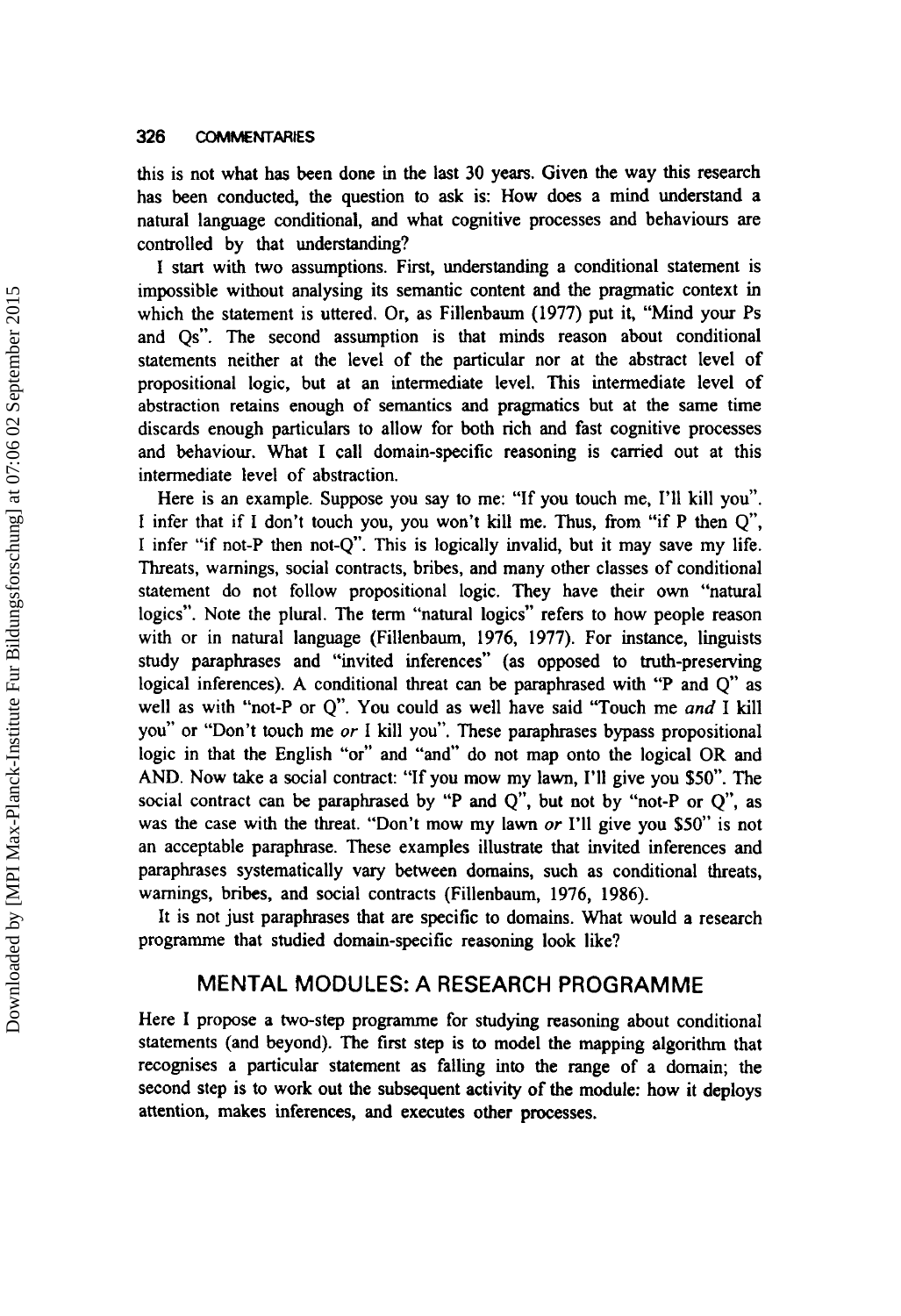#### **1. Search for the Mapping Algorithm**

Here is the first problem to be solved: There is a potentially unlimited number of conditional statements  $C_i$  (in English or any other language) and a smaller number of domains  $D_i$ . What is the algorithm that people use to map  $C_i$  onto  $D_i$ ? Note that we have simplified the problem by only considering linguistic information. Once we have solved this problem, we may go on to tackle the issue of how nonverbal information-such as facial cues that signal a threat (Ekman, 1982) or motion cues signalling a self-propelled actor (Premack, 1990)—is used in parallel with verbal information.

Our problem is like solving one equation with two unknowns. We know the C<sub>i</sub> but not the mapping algorithm or the domains. One strategy is to assume a value for one of the two unknowns and **try** to solve for the other. Let us assume a few domains  $D_i$  and solve for the algorithm. I suggest proceeding in this way because we have several converging proposals for candidate domains, but I do not know of any specified proposals for mapping algorithms.

What are plausible candidates for domains? With respect to conditional statements, linguists have distinguished inducements, such as conditional promises and bribes, and deterrents, such as conditional threats and warnings (Fillenbaum, 1977, 1986). Evolutionary psychologists focusing on important adaptive problems in the history of humans have proposed strikingly similar candidates; social contracts and social exchange, precautions, and threats (Cosmides & Tooby, 1992). Cognitive psychologists have postulated permissions and obligations (Cheng & Holyoak, 1985) as candidate domains, which include social exchange but also other forms of social regulations and deontic reasoning (Over & Manktelow, 1993). No complete list of domains is known, nor is one needed; it is sufficient to **start** analysing a few.

If we provisionally commit ourselves to a group of domains then we can ask: What is the mapping algorithm? That is, how does a mind infer that a particular semantic conditional is a threat and not **a** social contract or something else? Here is an idea. I conjecture that only a small number of dimensions are needed to make fairly reliable classifications of individual English conditionals into domains. For instance, all statements of the kind "if P then Q" in which you issue a threat to me seem to have in common that (i) P is **an** action of mine, (ii) Q is an action of yours, (iii) both actions are possible in the future, (iv) P is first and Q second, and (v) Q has negative consequences for me. This is most likely not the fullest possible characterisation of a conditional threat, but with a few hundred examples of conditional threats we could find the dimensions I have overlooked. Now consider the social contract: "If you mow my lawn, I'll give you \$50". The values on the dimensions (i), (ii), and (iii) are as characteristic of a social contract as of a threat and would not distinguish between them. The strict temporal order in (iv) is not characteristic of a social contract because it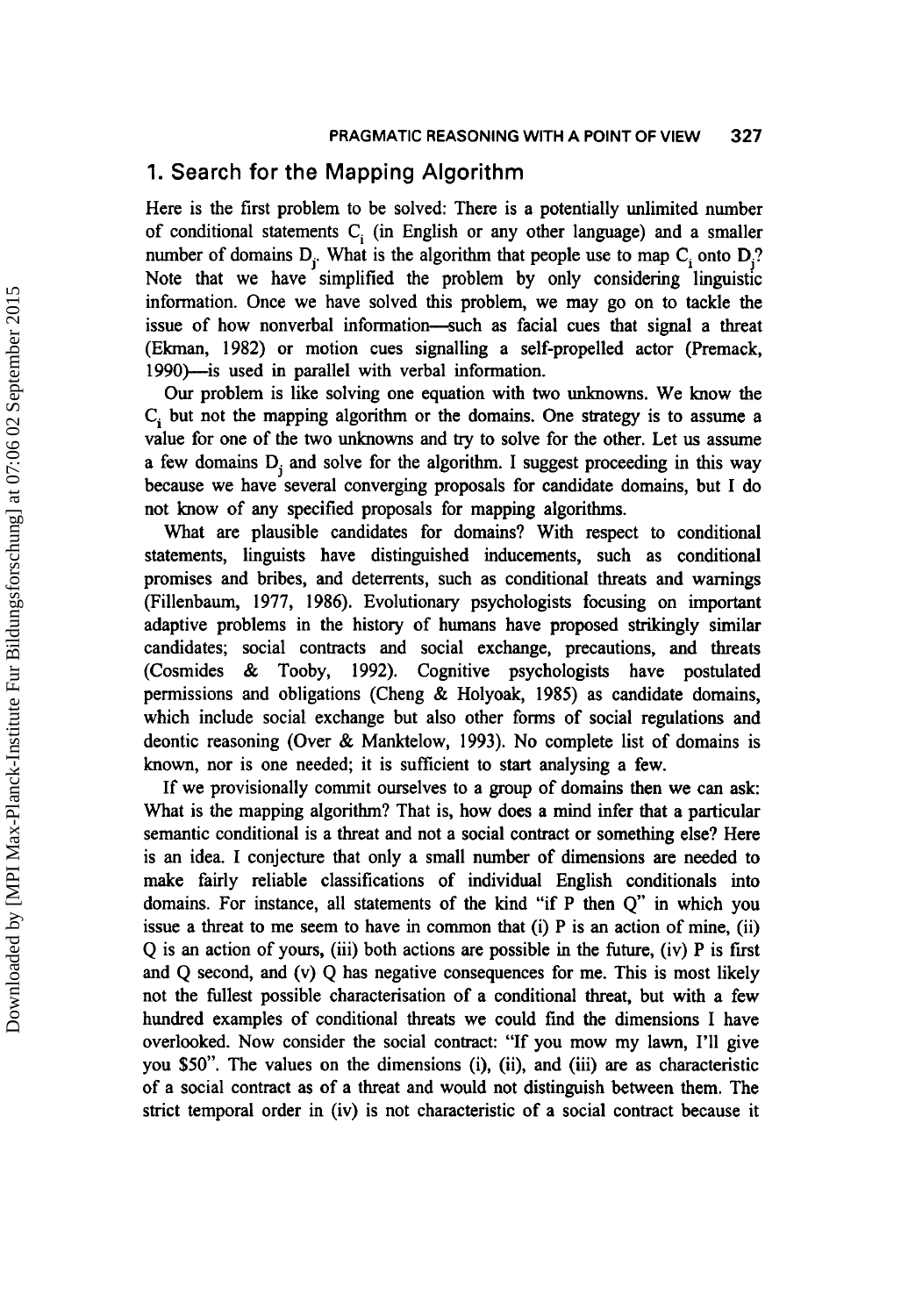#### **328 COMMENTARIES**

may or may not hold: you may pay me in advance or after the work. The decisive difference is in feature (v). If your future action  $Q$  is a benefit for me, then I can infer that the statement is a social contract rather than a conditional threat. **As** a last example, imagine you issue a warning to me: "If you give him your finger, he'll take your hand", Warnings share with threats the values (i), (iii), (iv), and (v), but differ on (ii). Q is typically not an action of yourself but rather an action of a third party (as in the last example) or a negative consequence for me ("If you ski in this snow, you may break a leg"). These are some candidate dimensions from which a richer account of pragmatic reasoning schemas might be constructed.

If this view is correct, the algorithm for mapping conditional statements  $C<sub>i</sub>$ onto domains **D,** could be modelled analogously to a key, where the teeth are the values on the dimensions. Each threat, each social contract, and so on has the same characteristic profile, and the mapping algorithm uses the dimensions on which they differ to discriminate between them. Of course, there will be some residual uncertainty, which may be further reduced by non-verbal information. The challenge is to examine hundreds of conditional statements to improve on the preliminary sketch I have given here. Working models of the mapping algorithm can subsequently be tested in the form of computer programs together with a knowledge component, e.g. for defining positive and negative consequences. My intuition is that the mapping algorithm uses no more than a half-dozen content dimensions of the Ps and Qs to infer a domain.

## **2. The Control Structure of Cognitive Modules**

Once the mapping algorithm has inferred a domain (e.g. "threat!"), a "cognitive module" that controls the processes necessary for coping with this **type** of situation is activated. The advantages of cognitive modules that respond to the social and physical environment at the intermediate level of a domain (rather than at the level of the particular or of logical abstraction) are the following. First, attention can be focused. For instance, if the situation is identified **as a**  social contract, then attention can be directed to information that could reveal that one is being cheated (Cosmides, 1989; Gigerenzer & Hug, 1992). If, however, a threat is identified, information that could reveal being cheated needs no attention, but information that can reveal being bluffed or double-crossed does. Thus, modules can help to reduce one fundamental problem of induction: What to observe? (Popper, 1959). Second, inferences can be made more efficiently. Modules that contain semantic and pragmatic structures enable the organism to react quickly and to reduce the problem of computational explosion when making inferences. For instance, John Garcia (e.g. Garcia & Koelling, 1966; Garcia y Robertson & Garcia, 1985) showed that when the taste of flavoured water was paired with experimentally induced nausea, rats could learn in just one trial to avoid the flavoured water, even if the nausea occurred two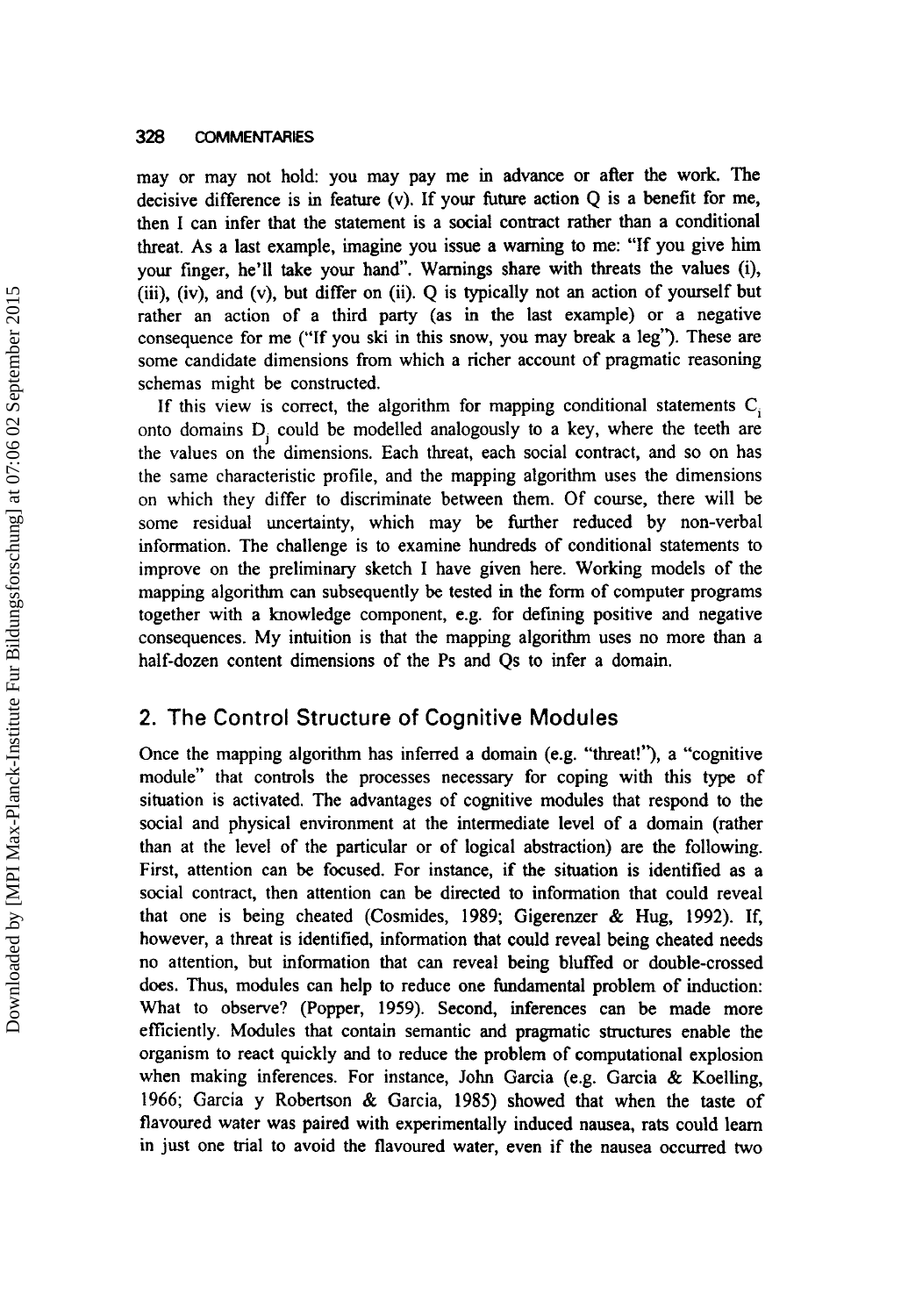hours later. In contrast, when the taste of flavoured water was repeatedly paired with electtic shock, rats **had** great difficulty learning to avoid the water. **Thus, rats** seem to have a built-in specific mechanism for food avoidance that *enables*  them to develop some associations rapidly but not others. Note that such specific mechanisms are often phrased in terms of "constraints" on inference or learning. The more appropriate statement seems to me that these mechanisms enable, not constrain, inference. Semantic relations built into mechanisms can enable what "unconstrained", that is, content-independent, algorithms could not do in the first place because combinatorial explosion might paralyse any system that is truly domain-general (Cosmides & Tooby, **1994).** Third, learning could hardly proceed without domain-specific devices-an argument that Chomsky made against Skinner's view of language learning. Garcia's experiments are further examples in support of this argument.

The second problem that needs to be solved, then, is how to model the control structure of a module? Here are some thoughts.

In order to design the structure of a module, we need to define more clearly the notion of a module. (In the literature, almost everything has been suggested **as** a domain to which some module is attached; see Hirschfeld & Gelman, **1994).**  Fodor (1983) distinguished "horizontal" from "vertical" faculties. Current curricula and textbooks typically organise cognitive psychology according **to** the doctrine of horizontal faculty psychology, assuming that the mind is divided up into general-purpose processes: memory, attention, thinking, judgment, perception, volition, and so forth. All memories are in the same place; they may depend on time and rehearsal, but not on the *content* of the memory. Similarly, in this view all thoughts, judgments, and so forth are of one kind across content domains. For the "vertical" view of faculties, however, there **are** no such things as memory, attention, thinking, judgment, perception, volition, and so forth. Instead there are domain-specific capacities, each with different mechanisms in which the horizontal faculties are like parts of an engine. The modules we are searching for are domain-specific and are thus vertically, not horizontally, organised.

For Fodor there exist about six input systems, one for each of the five senses and one more for language. He envisions modules as functionally more specific than these six systems, including, for instance, modules designed for colour perception, analysis of shape, recognition of faces, and recognition of voices. FOdor's focus on input systems makes him believe that modules are informationally encapsulated.

Where I depart from Fodor is when he restricts modules to informationally encapsulated input systems, arguing that central cognitive processes such as thinking tend to be domain-general. The mind in Fodor's *Modularity of mind*  **(1983)** is decidedly anti-modular at its centre. The stronger modularity thesis is that central cognitive processes like thoughts are modular to some important degree, too. Evidence for this stronger thesis stems from studies of cognition and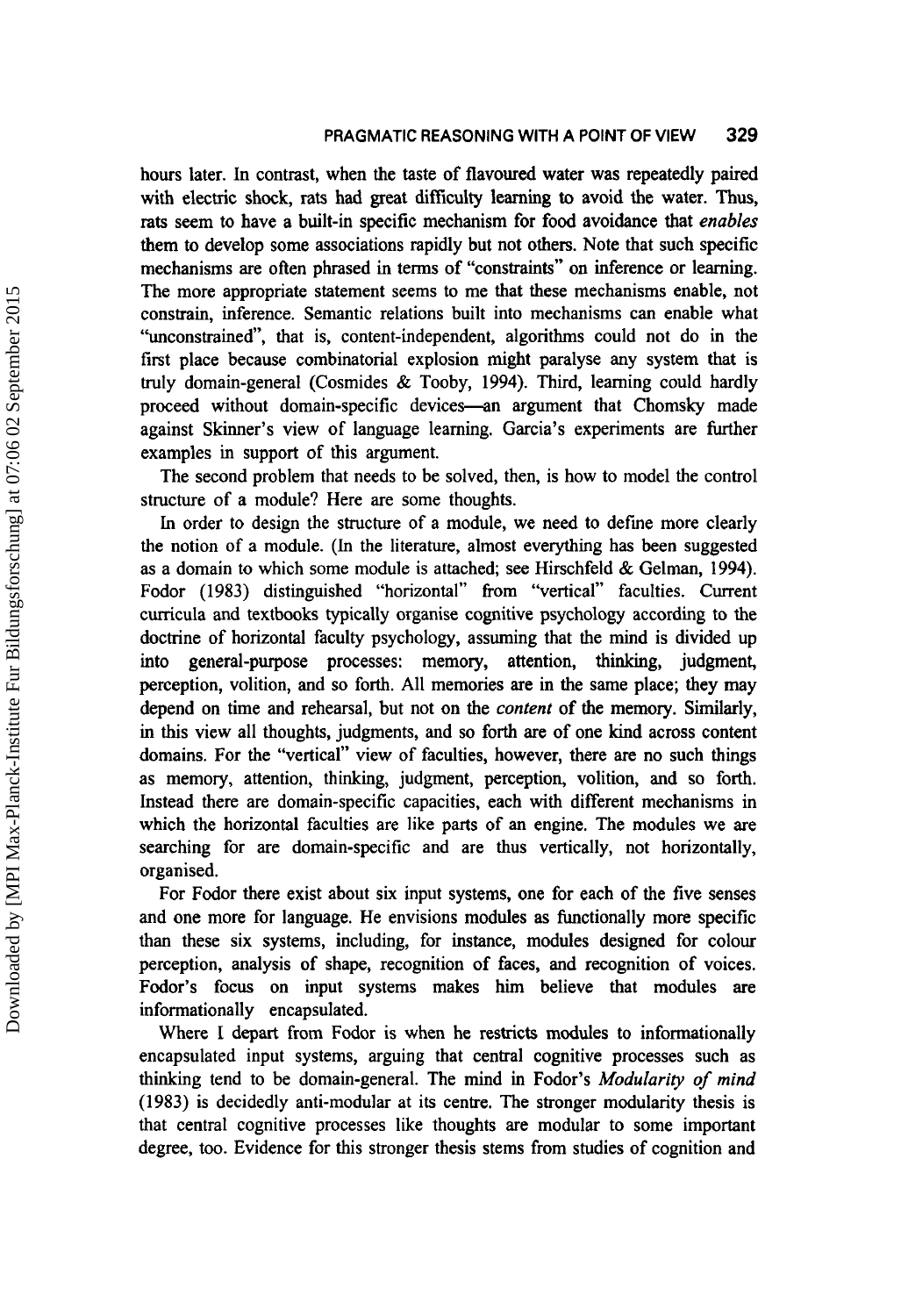development (e.g. Barkow, Cosmides, & Tooby, 1992; Goldstein & Weber, in press; Leslie, 1994; Premack & Premack, 1994; Sperber, 1994; Todd & Miller, 1993) and from selective impairments following brain damage (e.g. Caramazzo, Hillis, Leek, & Miozzo, 1994). This descriptive evidence is complemented by the nonnative argument that content-independent formulations of principles of rational reasoning and decision making, such as consistency, are essentially confused, in the sense that there is no way to determine whether choice is consistent or rational without referring to something external to choice behaviour, such as a person's motives and values (e.g. Gigerenzer, in press; Sen, 1993).

Furthermore, if we think of modules **as** hierarchically organised, then modules can activate and inhibit one another and the notion of encapsulation is misleading. Take for instance a sequential, tree-like arrangement of modules and mapping algorithms. Assume you are out in the woods at night, it is windy, and you notice at some distance a large, dark, moving object. The postulated mapping algorithm in your brain would analyse the motion pattern to classify the object as either "self-propelled" (animal or human) or not self-propelled (plant or physical object), to use David Premack's terms. If the algorithm infers that there is a self-propelled object, a module for unrecognised self-propelled objects may be activated, which initiates physiological, emotional, and behavioural reactions that alert the organism and direct attention to information that can reveal whether it is human or animal. A second, more specialised mapping algorithm may infer from shape and motion information that the object is human. This inference may in turn activate a module lower in the hierarchy that initiates reactions appropriate for unidentified humans (warnings, threats, and the like) and guides attention to information that could reveal whether that human is friend or enemy (or predator or prey, in the case of an animal), and so on. Note that such hierarchically organised, specialised modules can act quickly, **as** only a few branches of the hierarchical tree are travelled. The organism thereby avoids combinatorial explosion. For instance, if the first mapping algorithm had inferred that the object is not self-propelled, then any information that could reveal whether it is a human or animal, and subsequently, friend or enemy, or predator or prey, would not need to be searched for.

There need not be a one-to-one correspondence between domain and module. The domain of a module may shift over evolutionary time. Sperber (1994) tries to capture this phenomenon with his distinction between the "proper" and the "actual" domain of a module. The proper domain of a module designed for social contracts may once have been exclusively the small hunter-gatherer group in which trust had to be established, forgiveness granted, and repeat-cheaters expelled. The "actual" domain today, in contrast, may range from the task of managing **a** large company to board games like *Diplomacy.*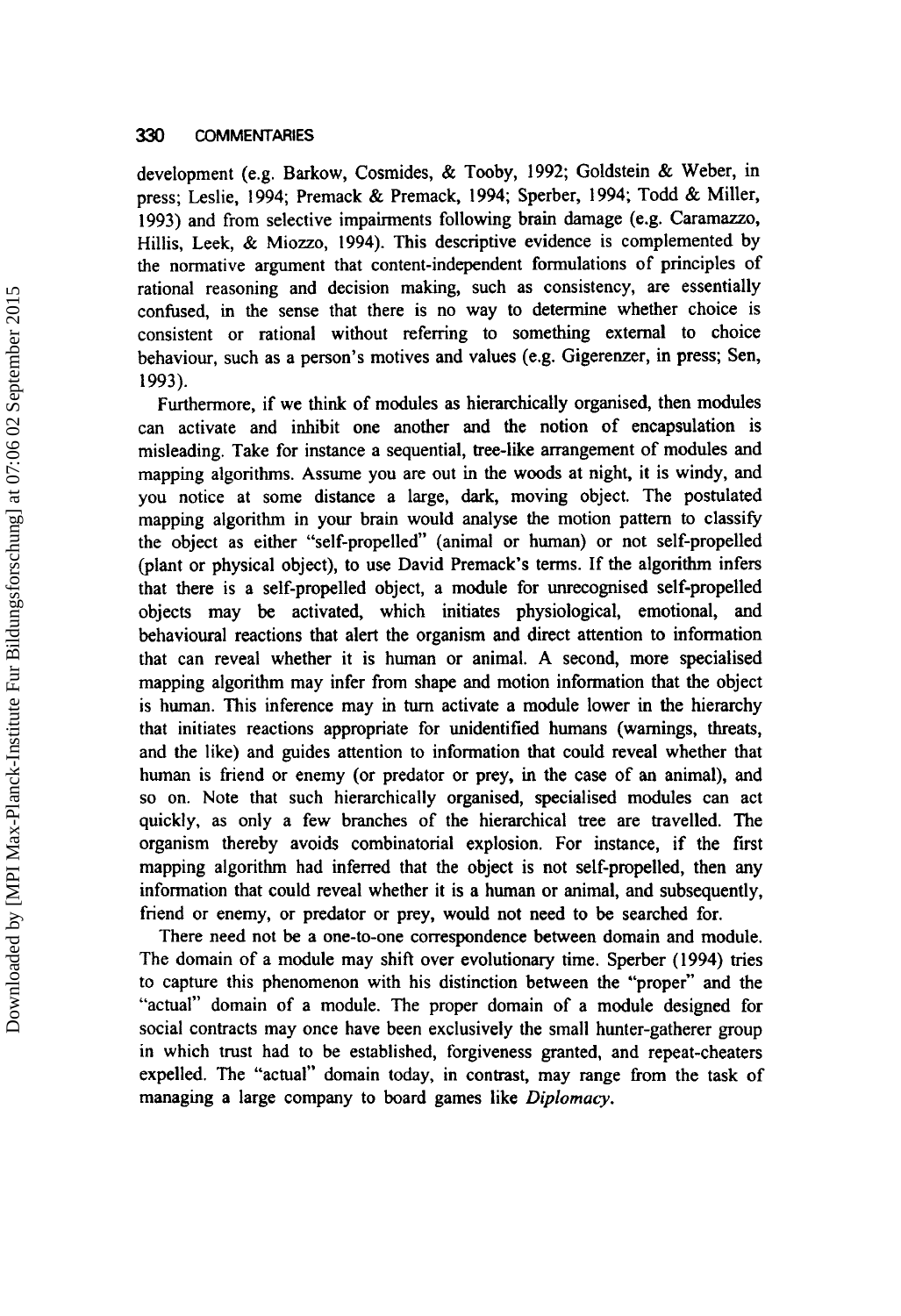## **THE TAMING OF CONTENT**

In his seminal book, *The taming of chance* (1990), Ian Hacking described how chance was tamed by statistical laws in the sense that chance became the very stuff of the fundamental processes of nature and society. Statistical mechanics, quantum theory, and evolutionary theory epitomise that revolution. Chance was no longer the essence of the lawless and unpredictable. In theories of reasoning, content has played a role similar to the one chance once played in theories of nature: something to ignore or banish. The taming of content by a new class of theories of reasoning can fimdamentally change our understanding of the mind, just as the probabilistic revolution once changed our understanding of nature and society (Gigerenzer et al., 1989).

But we are only beginning to build theories that model the role content plays in reasoning: domains and modules mark only a first step. Cognition is still studied by most psychologists in terms of what Fodor calls horizontal faculties: deductive thinking, probabilistic reasoning, problem solving, and so on. And the preferred models are propositional logic, probability theory, or variants thereof that ignore the content and pragmatics of thought. In this article, in contrast, I have sketched a two-step programme for studying modular thought. I have not provided an answer to the questions I proposed to study, but have at least tried to define these questions and to outline possible research strategies. Let the work begin.

### **ACKNOWLEDGEMENTS**

I am grateful to Valerie Chase and Lorraine Daston for many helpful comments on **an** earlier version of this paper.

## **REFERENCES**

- **Barkow, J.H., Cosmides, L.,** & **Tooby, J. (Eds.), (1992).** *The adapted mind: Evolutionary psychology and the generation of culture.* **Oxford Oxford University Press.**
- Caramazza, A., Hillis, A., Leek, E.C., & Miozzo, M. (1994). The organization of lexical **knowledge in the brain: Evidence from category- and modality-specific deficits. In L.A. Hirschfeld** & **S.A. Gelman (Eds.),** *Mapping the mind: Domain specijiciry in cognition and culture.* **Cambridge: Cambridge University Press.**
- **Cheng, P.W.,** & **Holyoak, K.J. (1985). Pragmatic reasoning schemas.** *Cognifive Psychology, 17,*  **391-416.**

**Cheng, P.W., Holyoak, K.J., Nisbett, R.E.,** & **Oliver, L.M. (1986). Pragmatic versus syntactic approaches to training deductive reasoning.** *Cognitive Psychology, 18,* **293-328.** 

**Cosmides, L. (1989). The logic of social exchange: Has natural selection shaped how humans reason?** *Cognition, 31,* **187-216.** 

**Cosmides, L.** & **Tooby, J. (1989). Evolutionary psychology and the generation of culture, Part 11. A computational theory of social exchange.** *Ethology and Sociobiology, 10,* **51- 91.**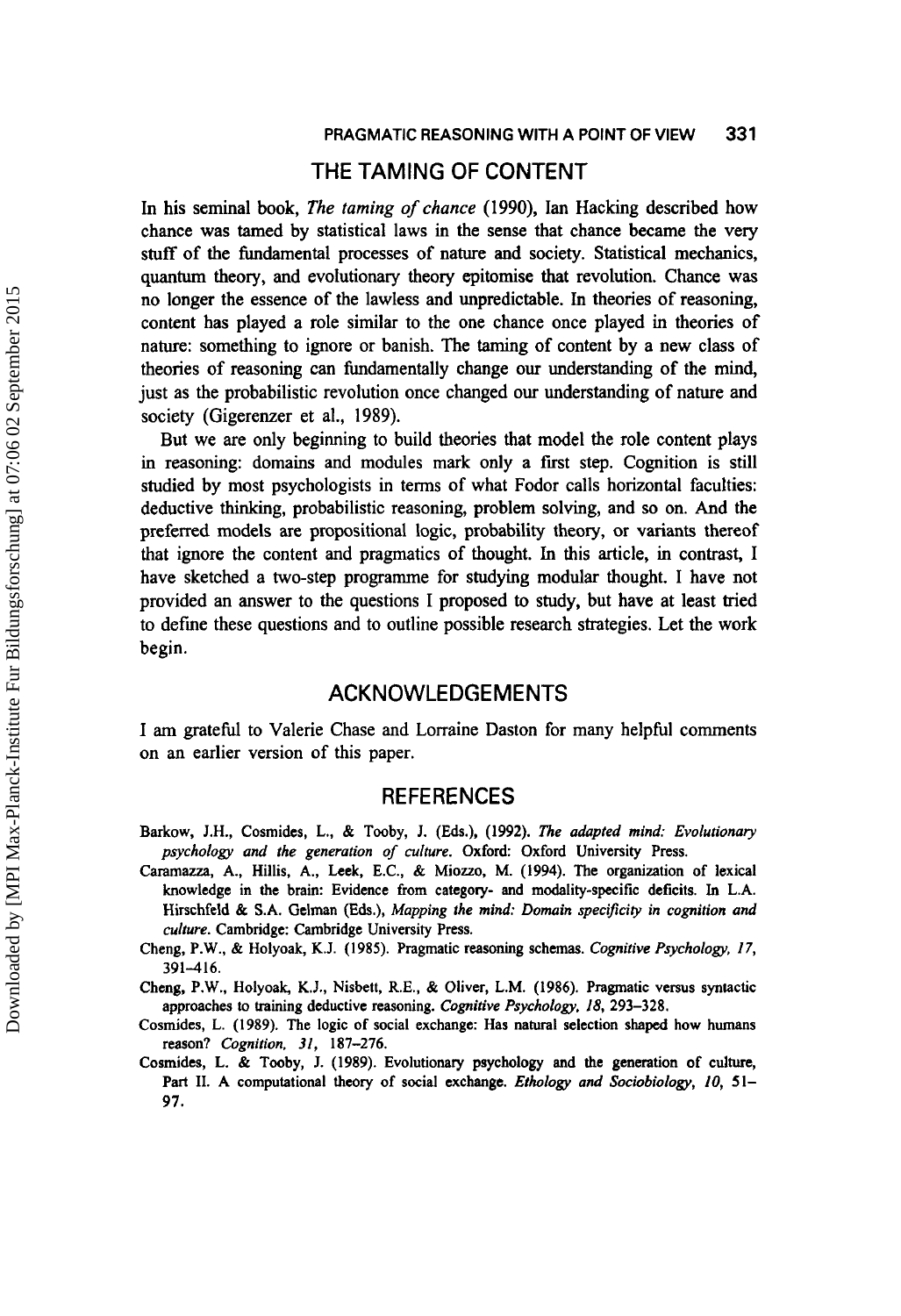#### **332 COMMENTARIES**

- Cosmides, **L.,** & Tooby, J. (1992). Cognitive adaptations for social exchange. In J.H. Barkow, L. Cosmides, & J. Tooby (Eds.), *The adapted mind: Evolutionary psychology*  and the generation of culture (pp. 163-228). Oxford: Oxford University Press.
- Cosmides, L., & Tooby, **J.** (1994). Origins of domain specificity: The evolution of functional organization. In L.A. Hirschfeld & S.A. Gelman **(Eds.).** *Mapping the mind: Domain specificity in cognition and culture.* Cambridge: Cambridge University Press.
- Ekman, P. (Ed.) (1982). *Emotions in the humanface* (2nd *cdn).* Cambridge: Cambridge University Press.
- Fillenbaum, S. (1976). Inducements: *On* the phrasing and logic of conditional promises, threats, and wamings. *Psychological Research,* 38,23 1-250.
- Fillenbaum, S. (1977). Mind your p's and q's: The role of content and context in some uses of and, *or,* and *if: The Psychology of Learning and Motivation, I I,* 41-100.
- Fillenbaum, S. (1986). The use of conditionals in inducements and deterrents. In E.C. Traugott, **A.** ter Meulen, **J.S.** Reilly, & **C.A.** Ferguson (Eds.), *On conditionals.* Cambridge: Cambridge University Press.
- Fodor, J.A. (1983). *The modularity of mind.* Cambridge, MA: MIT Press.
- Garcia, **J.,** & Koelling, **R.A.** (1966). The relation of cue to consequence in avoidance learning. *Psychonomic Science, 4,* 123-1 24.
- Garcia y Robertson, R., & Garcia, **J.** (1985). X-rays and learned taste aversions: Historical and psychological ramifications. In **T.G.** Burish, S.M. Levy, & B.E. Meyerowitz **(Eds.),** *Cancer, nutrition and eating behavior: A biobehavioral perspective* (pp. 11–41). Hillsdale, NJ: Lawrence Erlbaum Associates Inc.
- Gigerenzer, G. (1991). *On* cognitive illusions and rationality. *Poznan Studies in the Philosophy of the Sciences and the Humanities, 21,* 225-249.
- Gigerenzer, G. (in press). Rationality: Why social context matters. In P. Baltes & U.M. Staudinger **(Eds.),** *Interactive minds. Life-span perspectives on the social foundations of cognition.*  Cambridge: Cambridge University Press.
- Gigerenzer, G., & Hug, K. (1992). Domain-specific reasoning: Social contracts, cheating. and perspective change. *Cognition.* 43, 127-171.
- Gigerenzer, G., Swijtink, Z., Porter, T., Daston, L.J., Batty, **J.,** & Kriiger, **L.** (1989). *The empire of chance: How probability changed science and everyday lfe.* Cambridge: Cambridge University Press.
- Goldstein, W.M., & Weber, E. (in press). Content and discontent: Indications and implications of domain specificity in preferential decision making. In J.R. Busemeyer, R. Hastie, & D.L. Medin **(Eds.),** *The psycholow of learning and motivation.* New York: Academic Press.
- Hacking. I. (1990). *The taming of chance.* Cambridge: Cambridge University Press.
- Hirschfeld, **L.A.,** & Gelman, S.A. **(Eds.).** (1994). *Mapping the mind; Domain specificiv in cognition and culture.* Cambridge: Cambridge University Press.
- Leslie, A.M. (1994). ToMM, TOBY, and agency: Core architecture and domain specificity. In L.A. Hirschfeld & **S.A.** Gelman **(Eds.),** *Mapping the mind: Domain specificity in cognition and culture.* Cambridge: Cambridge University Press.
- Light, **P.,** Girotto, V., & Legrenzi, P. (1990). Children's reasoning on conditional promises and permissions. *Cognitive Development, 5.* 369-383.
- Manktelow, K.I., & Over, D.E. (1991). Social roles and utilities in reasoning with deontic conditionals. *Cognition.* 39, 85-105.
- Over, D.E., & Manktelow, K.I. (1993). Rationality, utility and deontic reasoning. In K.I. Manktelow & D.E. Over (Eds.), *Rationality: Psychological and philosophical perspectives* (pp. 23 1-259). London: Routledge.
- Politzer, G., & Nguyen-Xuan, A. (1992). Reasoning about promises and wamings: Darwinian algorithms, mental models, relevance judgments or pragmatic schemas? *Quarterly Journal of Experimental Psychology, 44A, 402-421.*
- Popper, K.R. (1959). *The logic of scientific discovery*. London: Hutchinson.